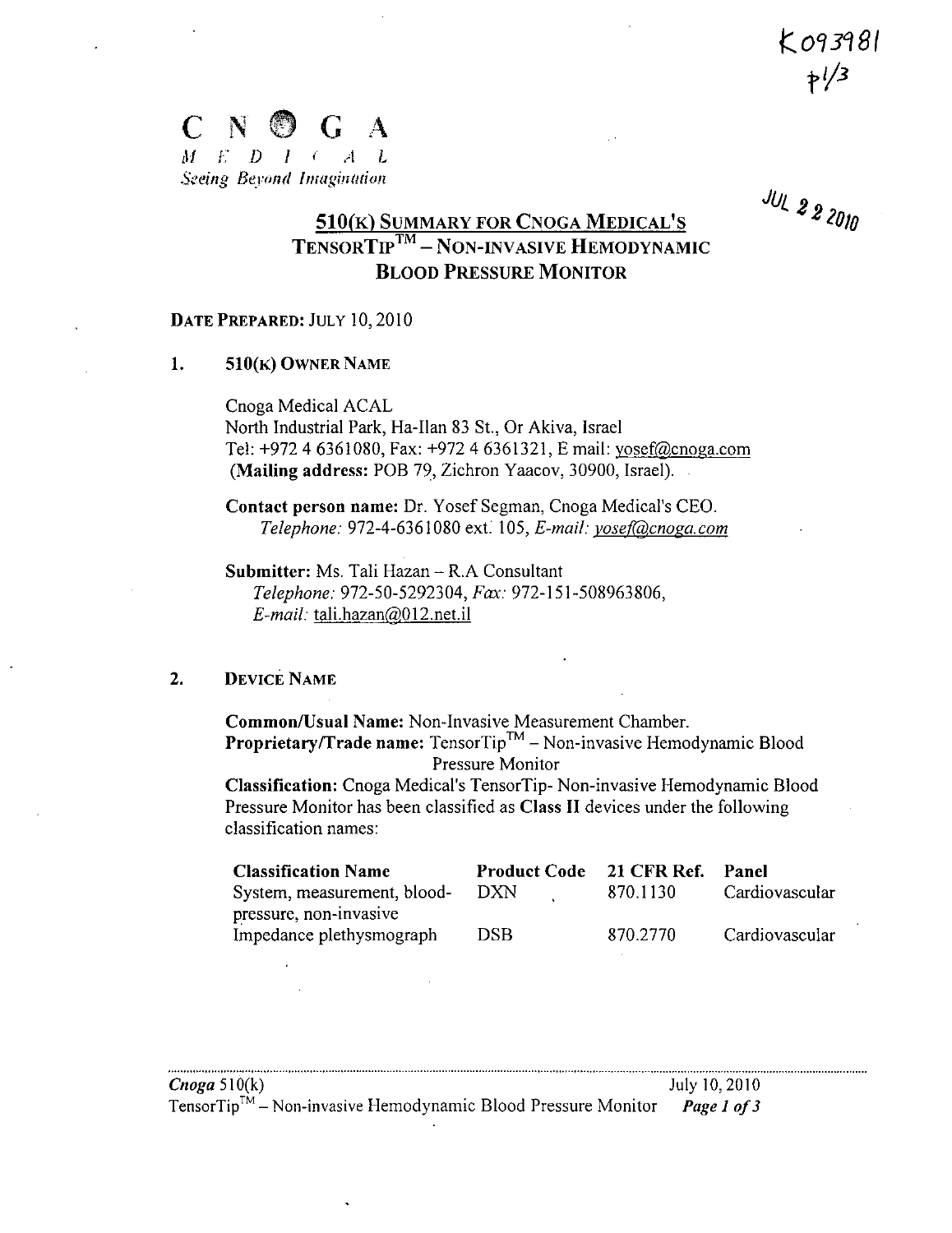## **C N G A** *Al I. I) I* **<** *et L Seeingk lBerad Imagination*

#### **3. PREDICATE DEVICES**

Cnoga Medical's TensorTip device is substantially equivalent to the following Predicates:

- **3.1** A&D Engineering's *A&D Medical Ua- 767pbt Digital Blood Pressure Monitor* (non-invasive), cleared under 510(k) number **K043217**.
- **3.2** Finapres Medical *Systems' Finometer Noninvasive Hemodynamic Monitor,* cleared under 5 10(k) number **K023723.**
- **3.3** Finapress Medical *Systems' Portapress Ambulatory Continuous noninvasive blood pressure monitor,* cleared under 5 10(k) number **K023338.**

#### **4. DEVICE DESCRIPTION**

The TensorTip - Non-invasive Hemodynamic Blood Pressure Monitor measurement chamber is designed to measure spot-check of heartbeat and blood pressure trending levels by simply inserting the finger into the device "chamber'.

It contains a dedicated finger compartment having soft gel on the upper compartment lead door suiting the finger to be placed inside. The device incorporates LEDs (Light Emitting Diode); a sensor array enables to sense the, spectrum from near UV to near JR and a rechargeable battery for power supply. The device has large display for displaying temporal Pulse Per Minute (PPM) and Systolic and Diastolic Blood Pressure trending. In addition it shows the capillary blood waveform and the blood pressure variation during the measurement period. It is utilizing software that collects and presents the measured data. Body contact materials were evaluated for biocompatibility with accordance to *FDA 's Memorandum* - *#G95 1, May 1, 1995 and ISO 10993-1:2 003* - *Biological evaluation of medical devices* - *Part 1: Evaluation and testing* with acceptable results.

| <i>Cnoga</i> 510(k)                                                                   | July 10, 2010 |
|---------------------------------------------------------------------------------------|---------------|
| TensorTip <sup>TM</sup> – Non-invasive Hemodynamic Blood Pressure Monitor Page 2 of 3 |               |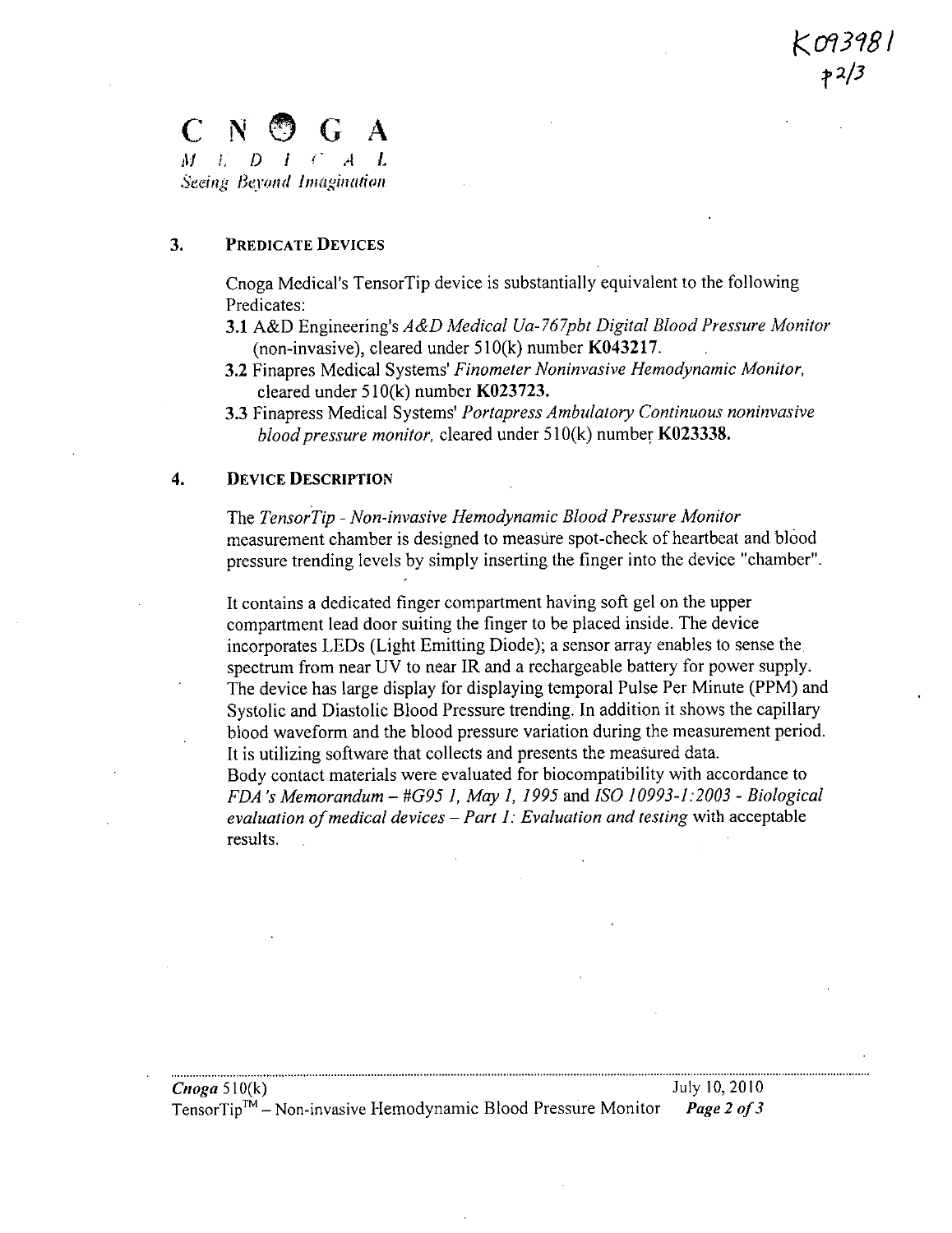### $\mathbf{G}$ *Al* .9 *1 .4L* Sceing Beyond Imagination

#### **5. INTENDED USE**

The TensorTip - Non-invasive blood pressure trending device is a small, lightweight, handheld, device intended for measuring and display of Blood Pressure trending (systolic and diastolic) and spot-check of Peripheral pulse rate (PPR) and Peripheral pulse wave (PPW). Measurement is performing on capillary finger tip tissue (other than the thumb). The ring finger is the recommended site. The results of each measurement are stored in the system memory.

093981.

The device is intended for use in the home environment. It is intended to be used by any person aged above 18 years old.

#### 6. **TECHNOLOGICAL CHARACTERISTICS AND SUBSTANTIAL EQUIVALENCE**

Cnoga Medical's *Tensor Tip-Non-invasive Hemodynamic Blood Pressure Monitor* device combines two features (Pulse rate spot-check and blood pressure trending) into one device. Both features are substantially equivalent to the predicate devices already commercially available in the market, as identified in this  $510(k)$ summary, section 3. These predicate devices have the same intended use and share a similar technology as our TensorTip device.

Certain differences in the technology utilized for the TensorTip did not raise new safety and effectiveness questions and found to be substantial equivalence for the device intended use.

#### 7. **PERFORMANCE DATA**

Cnoga Medical's *Tensor Tip* spot-check pulse rate and non-invasive blood pressure trending device has been successfully tested with bench, human and safety testing to support the determination of substantial equivalence with predicate devices. Safety and EMC tests were conducted with accordance to EN 60601 -1 and EN/IEC 60601-1-2 standards. Clinical validation has met the requirement of ISO 8 1060-2 standard.

Tests results are supporting all labeling claims and substantial equivalency.

#### **8. CONCLUSIONS**

The evaluation of our device performances demonstrates that it is as safe and as effective as predicate devices.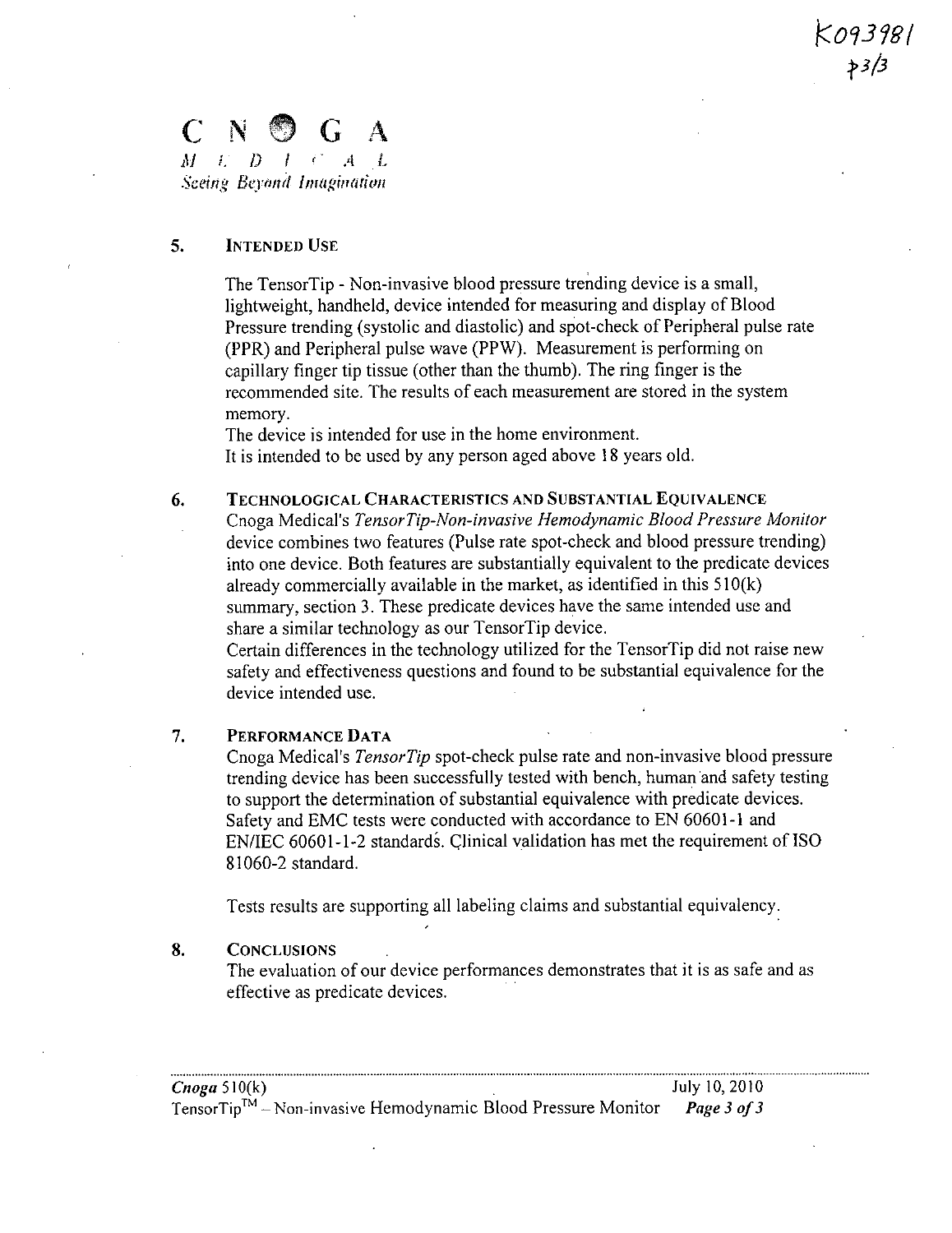#### **DEPARTMENT OF HEALTH & HUMAN SERVICES** Public Health Service



Food and Drug Administration **10903** New Hampshire Avenue Document Control Room W-066-0609 Silver Spring, MD 20993-0002

 $\lambda$ 

JUL 2 2 2010

Cnoga Medical, Ltd. c/o Ms. Tali Hazan Regulatory Affairs Advisor for Medical Devices Ramot Naftali M.P. Upper Galilee ISRAEL 13830

Re: K093981

Trade/Device Name: TensorTip - Noninvasive Hemodynamic Blood Pressure Monitor Regulatory Number: 21 CFR 870.1130 Regulation Name: Non-invasive Blood Pressure Measurement System Regulatory Class: II (two) Product Code: 74 DXN Dated: June 12, 2010 Received: June 16, 2010

Dear Ms. Hazan:

We have reviewed your Section  $510(k)$  premarket notification of intent to market the device referenced above and have determined the device is substantially equivalent (for the indications for use stated in the enclosure) to legally marketed predicate devices marketed in interstate commerce prior to May 28, 1976, the enactment date of the Medical Device Amendments, or to devices that have been reclassified in accordance with the provisions of the Federal Food, Drug, and Cosmetic Act (Act) that do not require approval of a premarket approval application (PMA). You may, therefore, market the device, subject to the general controls provisions of the Act. The general controls provisions of the Act include requirements for annual registration, listing of devices, good manufacturing practice, labeling, and prohibitions against misbranding and adulteration.

If your device is classified (see above) into either class II (Special Controls) or class III (PMA), it may be subject to additional controls. Existing major regulations affecting your device can be found in the Code of Federal Regulations, Title 21, Parts 800 to 898. In addition, FDA may publish further announcements concerning your device in the Federal Register.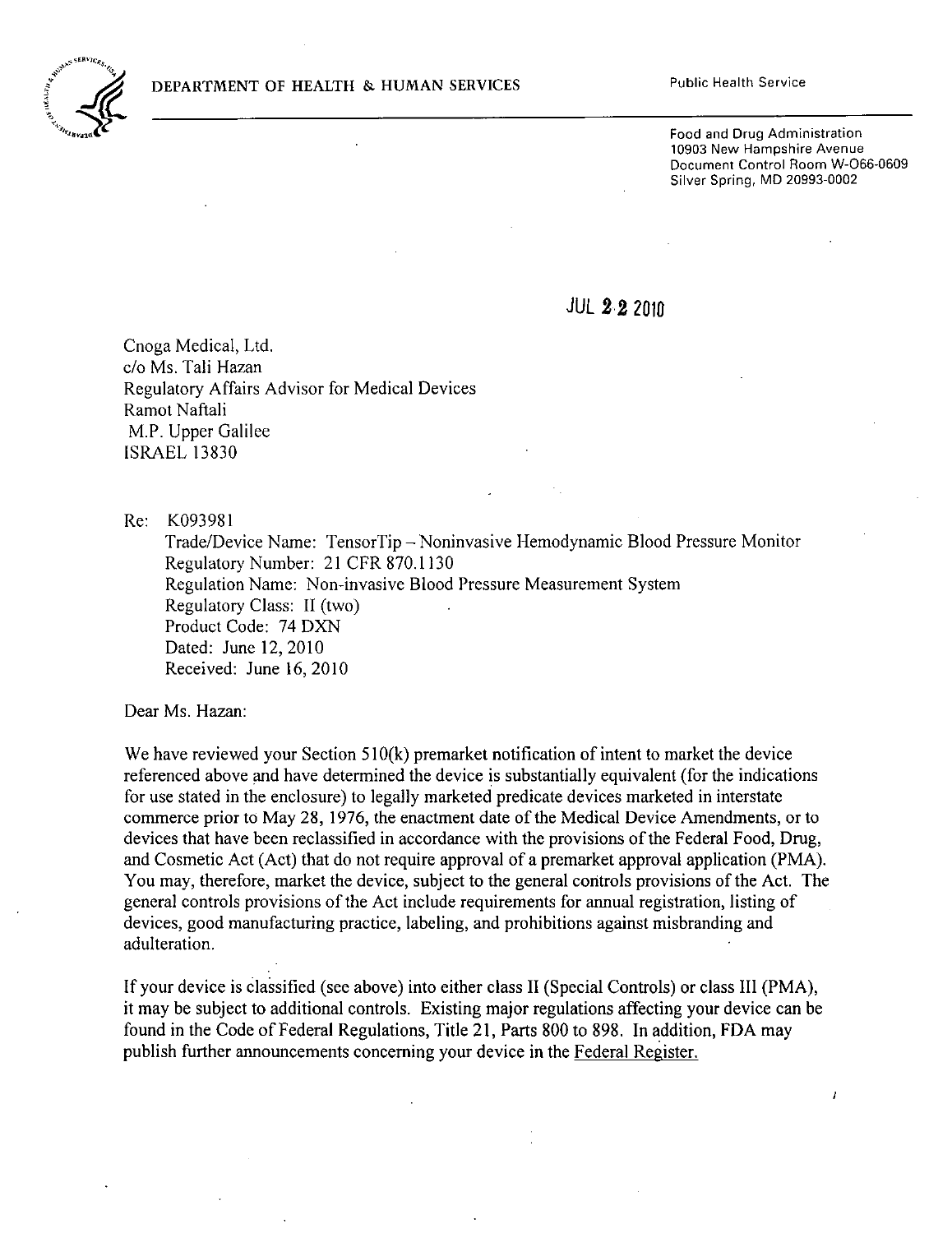#### Page 2 - Ms. Tali Hazan

Please be advised that FDA's issuance of a substantial equivalence determination does not mean that FDA has made a determination that your device complies with other requirements of the Act or any Federal statutes and regulations administered by other Federal agencies. You must comply with all the Act's requirements, including, but not limited to: registration and listing (21 CFR Part 807); labeling (21 CFR Part 801); medical device reporting (reporting of medical device-related adverse events) (21 CFR 803); good manufacturing practice requirements as set forth in the quality systems (QS) regulation (21 CFR Part 820); and if applicable, the electronic product radiation control provisions (Sections 531-542 of the Act); 21 CFR 1000-1050.

if you desire specific advice for your device on our labeling regulation (21 CFR Part 891), please go to http://www.fda.gov/AboutFDA/CentersOffices/CDRH/CDRHOffices/ucm115809.htm for the Center for Devices and Radiological Health's (CDRH's) Office of Compliance. Also, please note the regulation entitled, "Misbranding by reference to premarket notification" (21 CFR Part 807.97). For questions regarding the reporting of adverse events under the MDR regulation (21 CFR Part 803), please go to

http://www.fda.gov/MedicalDevices/Safety/ReportaProblem/default.htm for the CDRH's Office of Surveillance and Biometrics/Division of Postmarket Surveillance.

You may obtain other general information on your responsibilities under the Act from the Division of Small Manufacturers, International and Consumer Assistance at its toll-free number (800) 638-2041 or (301) 796-71 00 or at its Internet address

http://www.fda.gov/MedicalDevices/ResourcesforYou/Industry/default.htm.

Sincerely yours

Bram D. Zuckerman, M.D. **Director** Division of Cardiovascular Devices **Office** of Device Evaluation Center for Devices and Radiological Health

Enclosure